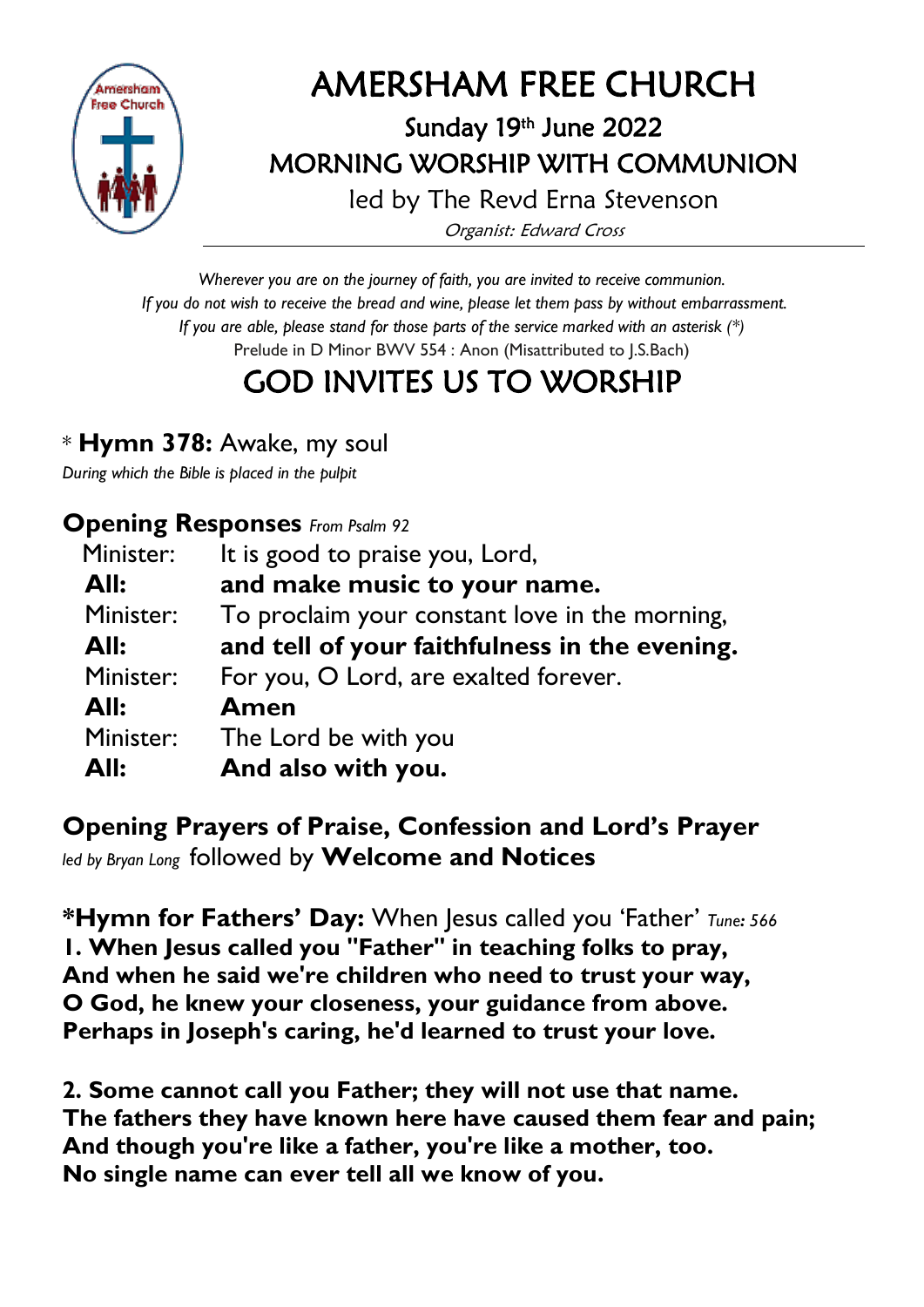**3. Yet Jesus in his teaching described a father's joy When, at his son's returning, he ran to greet the boy. O God, when we have hurt you and struggled on our own, Just like that loving parent, you run to bring us home.**

**4. O God, you seek to save us, no matter what the cost; Our Father, your intention is no one will be lost. As Jesus called you "Abba," and trusted in your plans, We trust in you to guide us! Our lives are in your hands.**

**5. You hold your children's future when all will be made new. Your house has many dwellings so we may live with you. Just like a loving father, you answer when we pray. In thanks, may we your children now follow you each day.** *Carolyn Winfrey Gillette CCL257120*

# WE LISTEN FOR THE WORD OF GOD

| <b>Readings:</b> | <b>Psalm 40:1-11</b> p.473 OT<br>Galatians 3:23-29 p.168 NT This morning's reader is the Revd Heather McIntyre |  |
|------------------|----------------------------------------------------------------------------------------------------------------|--|
| Reader:<br>All:  | In this is the word of the Lord<br><b>Thanks be to God</b>                                                     |  |

#### **Sermon**

*followed by Silent Reflection. Sermon notes are available as you leave and on the church website*

**\*Hymn:** If, In Christ, there's no distinction *Tune: What a friend R&S 413*

**1. If, in Christ, there's no distinction, if, for all, he bore the cross, if we all are truly special, worth his pain, his life, his loss, then we each must learn to value those we'd rather just ignore; risk renewal through this challenge, learn to love now, more and more.**

**2. If Christ cares for Jews and Gentiles, welcomes all the human race, finds unique and special beauty in each single human face, then we each must dare to welcome those we'd fear or fail to see, risk renewal through this challenge,**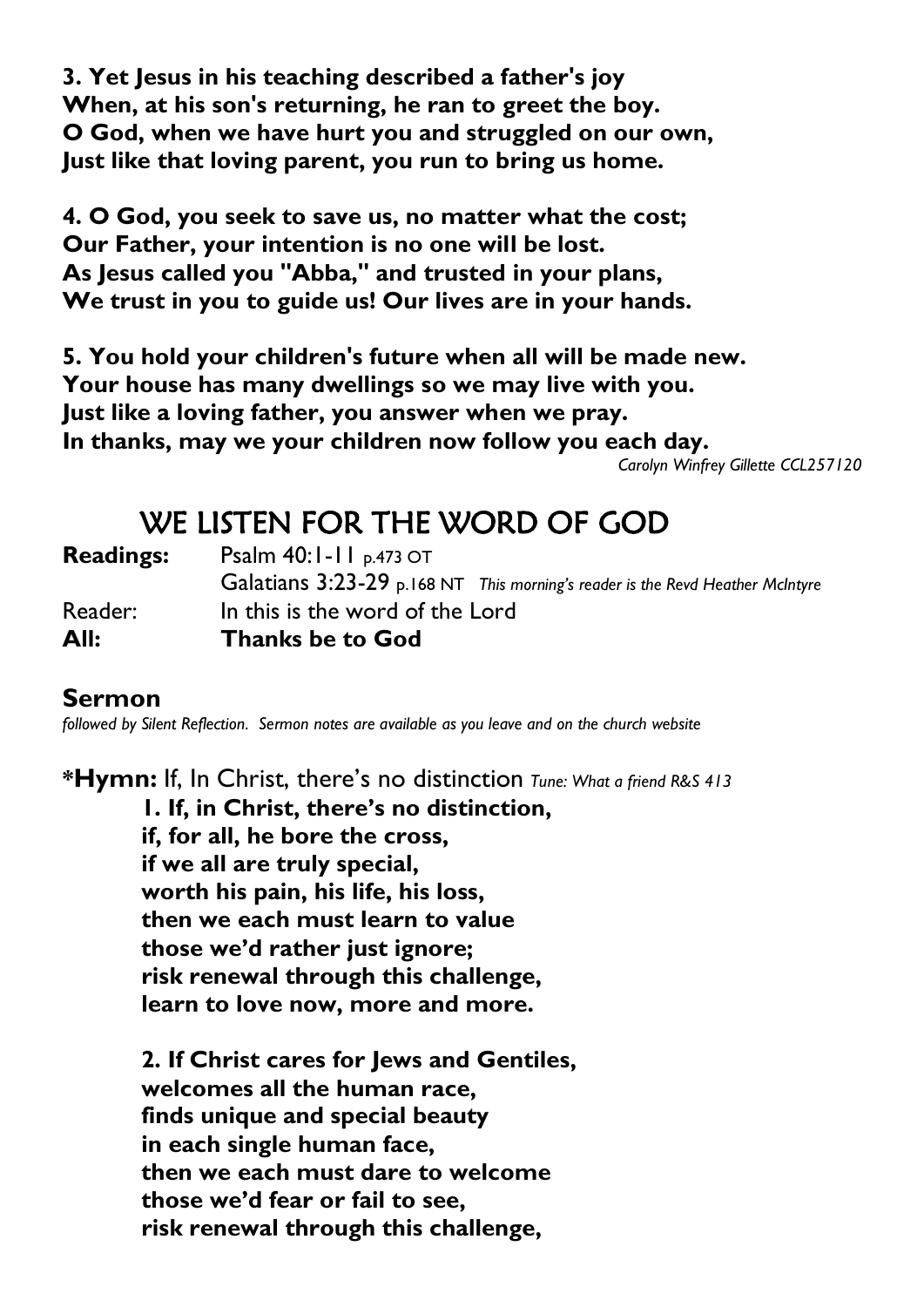**learn to love now, endlessly.**

**3. If Christ stands against injustice, wanting slaves to be set free, died to liberate all captives, let them be who they might be, then we each must fight for fairness, never hold back or exploit, risk renewal through this challenge, learn to love with all our might.**

**4. If Christ welcomes men and women, values each just as they are, that we all may be respected, know our worth is on a par, then we all must work to alter each injustice, all distress, risk renewal through this challenge, learn to love with God's excess***. John Campbell CCL257120*

**Prayers of Intercession** *led by The Revd Carolynn Croisdale Appleby*

**\* Hymn 448:** Here, Lord, we take the broken bread

# THE COMMUNION

#### **\*The Peace** *all standing*

| Minister: | The peace of the Lord be always with you |
|-----------|------------------------------------------|
| All:      | and also with you.                       |
| Minister: | We say for one another:                  |
| All:      | The grace of our Lord Jesus Christ,      |
|           | the love of God                          |
|           | and the fellowship of the Holy Spirit    |
|           | be with us all evermore.                 |

#### **\*The Offertory Procession**

| Minister: | We give thanks to God and sing:          |
|-----------|------------------------------------------|
| All:      | Praise God from whom all blessings flow, |
|           | praise him, all creatures here below.    |
|           | Praise him above, ye heavenly host,      |
|           | praise Father, Son and Holy Ghost.       |